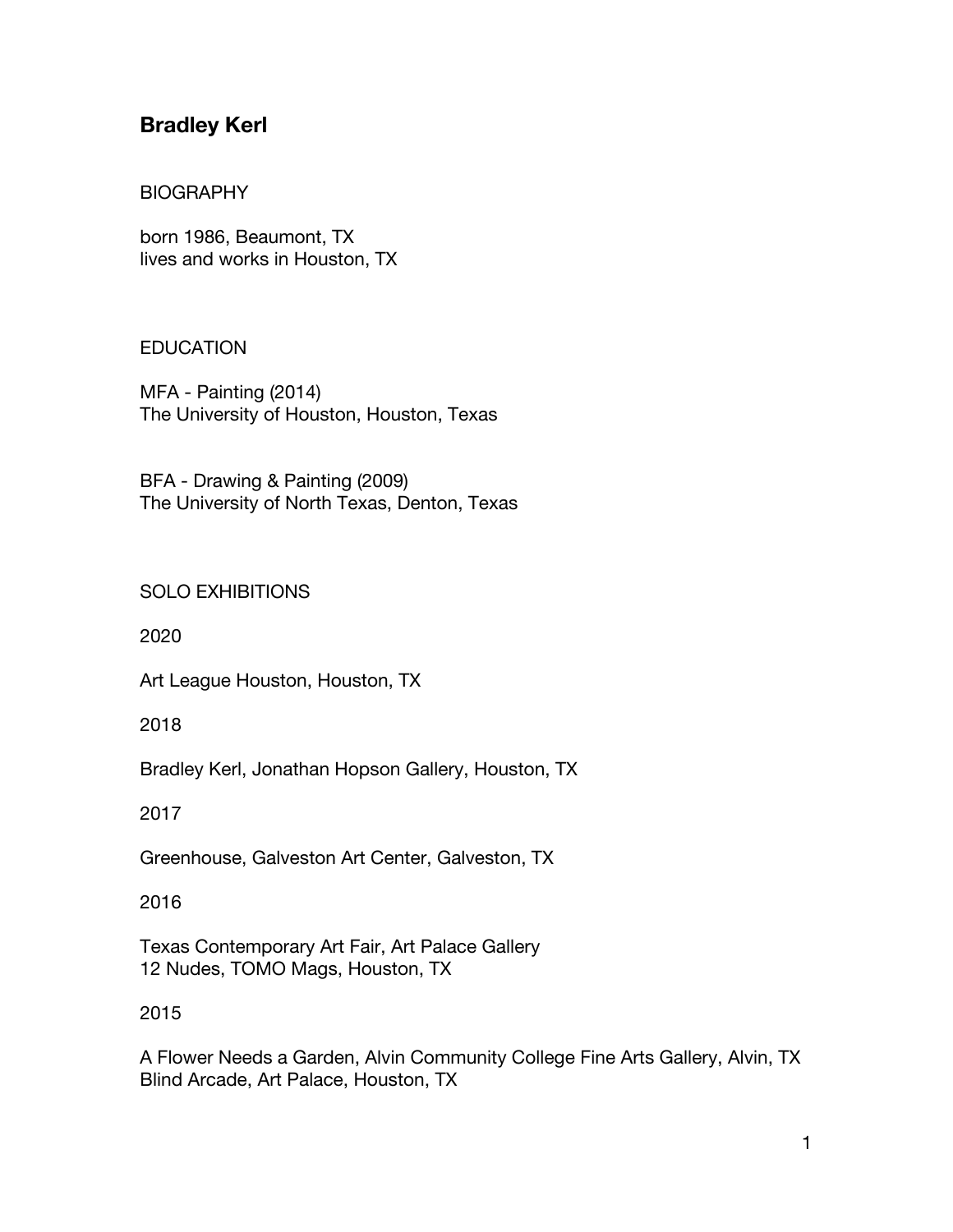Bradley Kerl, Art Palace, Houston, TX New Painting :), School of Art Project Gallery, University of Houston, Houston, TX

# GROUP EXHIBITIONS

2019

Outdoor Cat, Sweet Pass Sculpture Park, Dallas, TX Who Do We Love?, Jonathan Hopson Gallery, Houston, TX

2018

Back and Forth, Octavia Art Gallery, Houston, TX 10 Years 10 Artists, Octavia Art Gallery, New Orleans, LA 44 Artists from Texas, Louise Hopkins Underwood Center for the Arts, Lubbock, TX The Dangerous Professors curated by Ruslana Lichtzier, Flatland Gallery, Houston, TX

2017

Coyote, Jonathan Hopson, Houston, TX (forthcoming)

FUN: Curated works by Benjamin Terry, Kirk Hopper Fine Art, Dallas, TX

The Big Show, Lawndale Art Center, Houston, TX

Art City Austin, Art Palace Gallery

2016

HOT & WET, Circuit12 Contemporary, Dallas, TX

Simple Taste Is Popular (with Bill Willis), Art Palace, Houston, TX

Known and Underknown, One Allen Center Gallery, Houston, TX

Dialogue, Rudolph Blume Fine Art/Artscan Gallery, Houston, TX

Art City Austin, Art Palace Gallery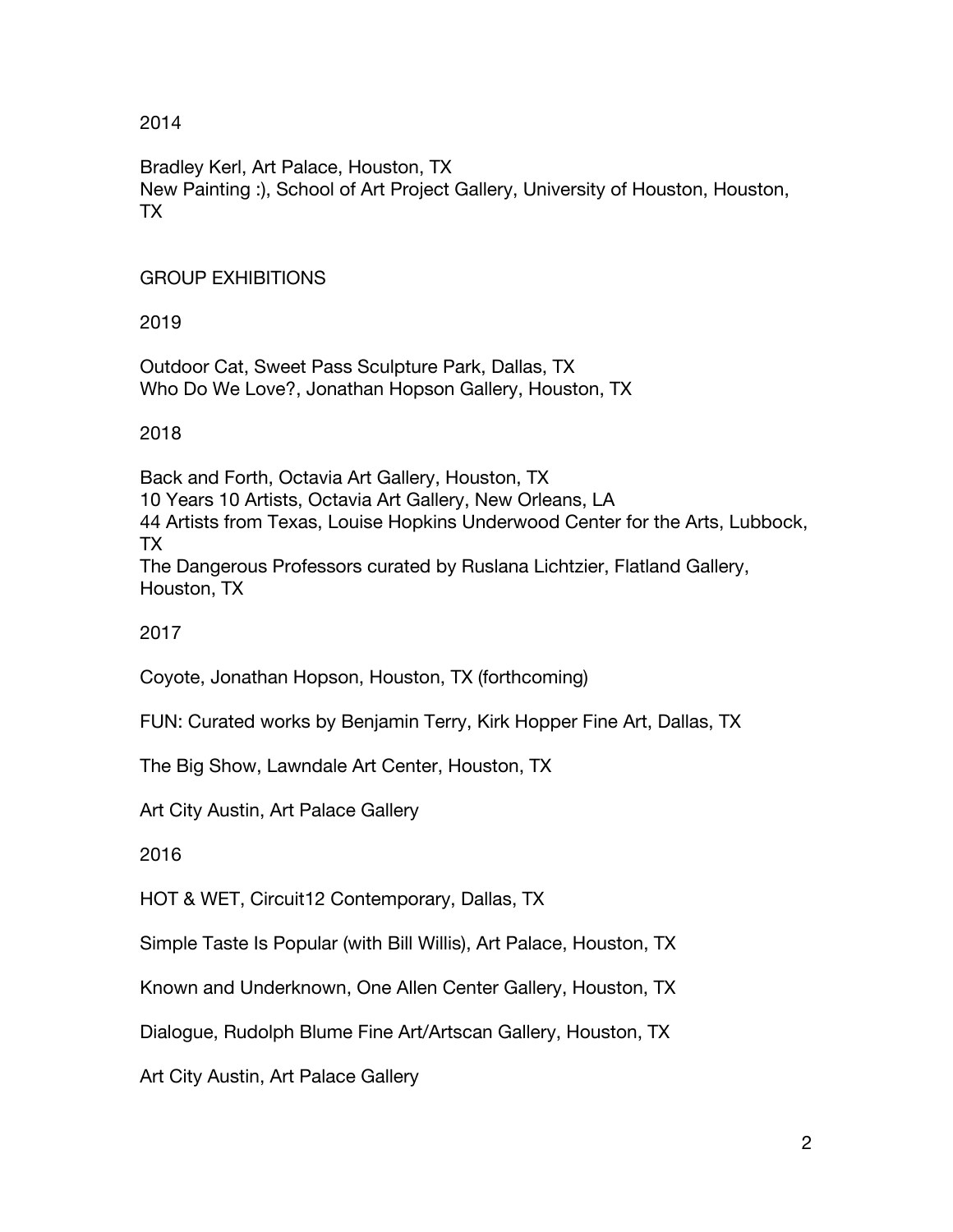Texas Contemporary Art Fair, Art Palace Gallery

## 2014

Summer Salts, Art Palace, Houston, TX Everything we want it to be… at all times., Rice University Media Center Gallery, Houston, TX

# 2013

Tha Brandon: Group Show, Tha Brandon, Houston, TX The Big Show, Lawndale Art Center, Houston, TX

# 2012

HOWBOUTNOW: UH Graduate Painting, 4411 Montrose, Houston, TX

# 2011

Dis, Dat, Deez, Doz, Tha Joanna, Houston, TX

# **RESIDENCIES**

2018

Villa Lena Foundation, Toiano, PI, Italy

2017

100 W Corsicana, Corsicana, Texas

PUBLICATIONS

2019

New American Paintings, West Issue #138

2018

Friend of The Artist: Volume 7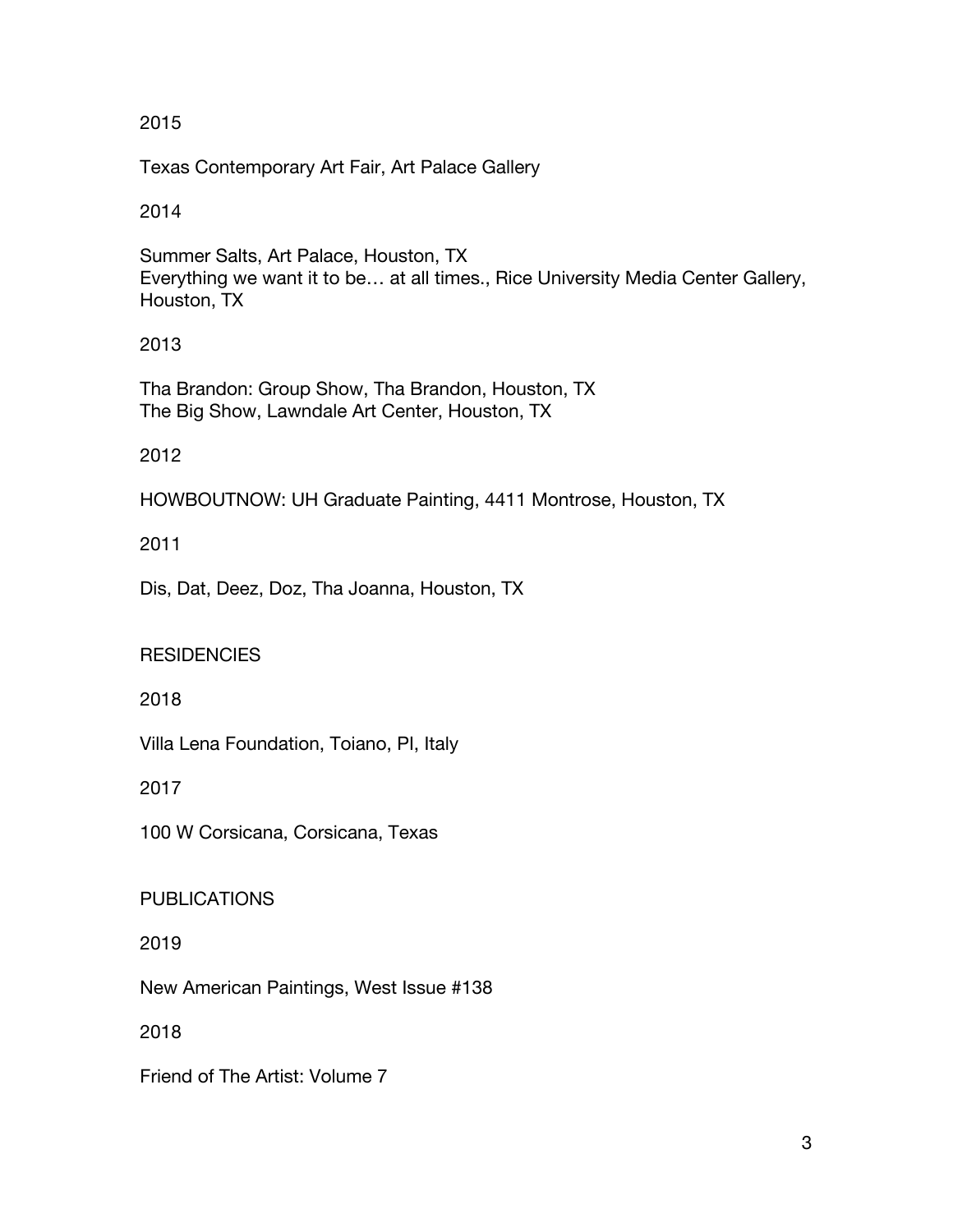Printed Page SS17

BIBLIOGRAPHY

2019

Tribeza, Lauren Jones, "Picture Perfect" https://tribeza.com/austin-restaurants-perfectly-blend-food-and-art/

2018

It's Nice That, Lucy Bourton, "Artist Bradley Kerl on swapping his Texan surroundings for Tuscany" https://www.itsnicethat.com/articles/bradley-kerl-tuscany-art-221118

Friend of The Artist: Volume 7, Ty Bishop, "Interview with Bradley Kerl" http://www.friendoftheartist.com/blogs/bradleykerl

Weingarten Art Group, "Bradley Kerl: Verdant Botanicals and Expressive Color" http://weingartenartgroup.com/bradley-kerl-expressive-color-in-representational -realism-and-abstract-expressionism/

Kinzelman Art Consulting, Kimberley Landa, "Interview: Bradley Kerl" http://www.kinzelmanart.com/interviews/bradley-kerl/

2017

Texas Monthly, Lauren Smith Ford, "10 Texas Artists to Collect Now" http://www.texasmonthly.com/the-culture/10-texas-artists-collect-now/

It's Nice That, Lucy Bourton, "The idyllic and relatable still-lifes of Bradley Kerl" http://www.itsnicethat.com/articles/bradley-kerl-art-190117

Free Press Houston, Paul Middendorf and Michael McFadden, "2016 Art in Review: Electric Boogaloo" http://www.freepresshouston.com/2016-art-in-review-electric-boogaloo/

## 2016

Houston Press, Kelly Klaasmeyer, "The Art of Isabella Court" http://www.houstonpress.com/arts/the-paintings-at-isabella-court-run-the-gam ut-8082498